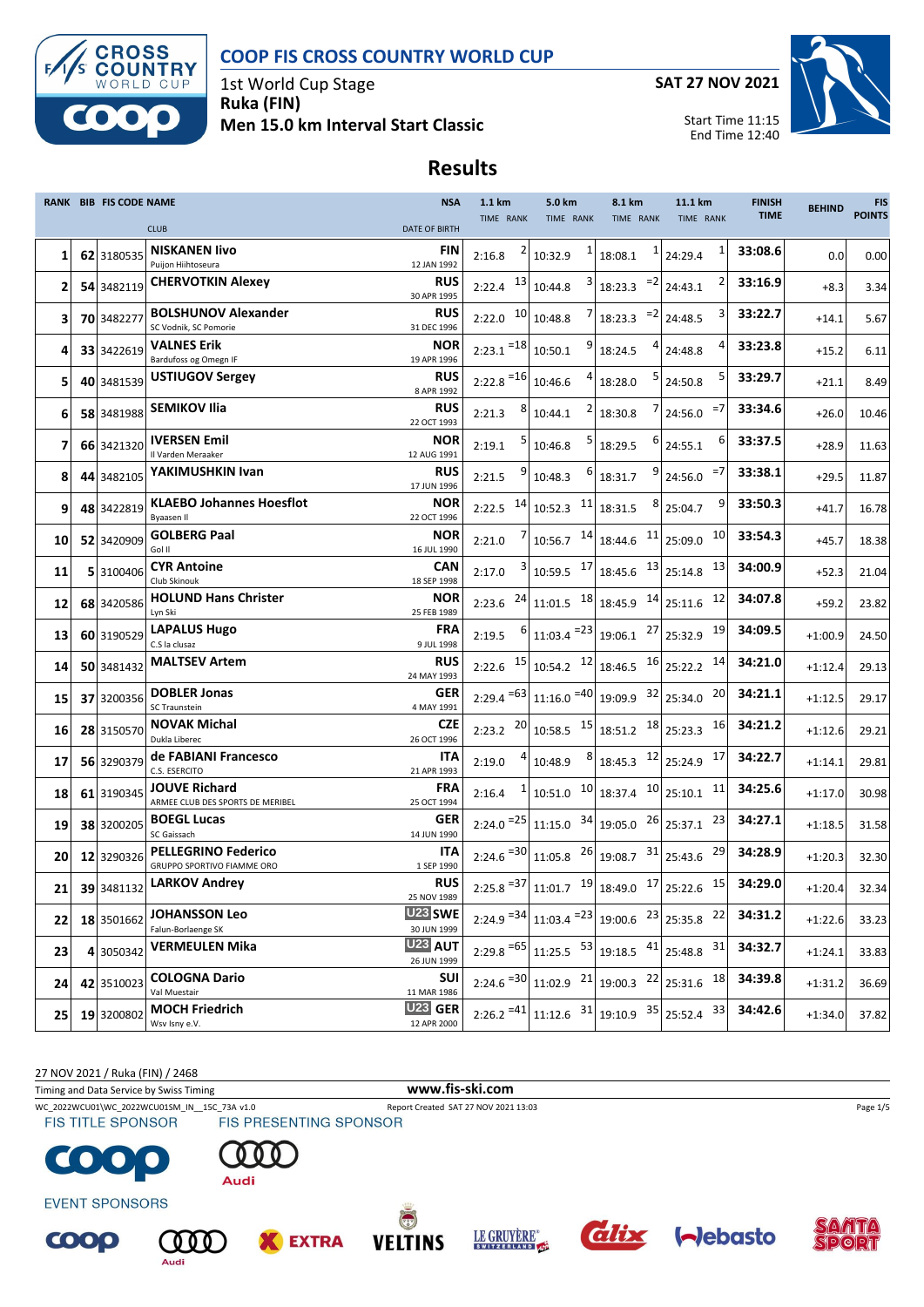



1st World Cup Stage **Ruka (FIN) Men 15.0 km Interval Start Classic** **SAT 27 NOV 2021**

Start Time 11:15



## **Results**

|    | RANK BIB FIS CODE NAME |                                                          | <b>NSA</b>                         | 1.1 km                  | 5.0 km                                                                                                                                                  | 8.1 km                              | 11.1 km                                                         | <b>FINISH</b> | <b>BEHIND</b> | <b>FIS</b>    |
|----|------------------------|----------------------------------------------------------|------------------------------------|-------------------------|---------------------------------------------------------------------------------------------------------------------------------------------------------|-------------------------------------|-----------------------------------------------------------------|---------------|---------------|---------------|
|    |                        | <b>CLUB</b>                                              | <b>DATE OF BIRTH</b>               | TIME RANK               | TIME RANK                                                                                                                                               | TIME RANK                           | TIME RANK                                                       | <b>TIME</b>   |               | <b>POINTS</b> |
| 26 | 73 3181180             | LINDHOLM Remi<br>Imatran Urheilijat                      | FIN<br>17 JAN 1998                 |                         | 2:27.1 $\left.49\right $ 11:14.1 $\left.32\right $ 19:07.4                                                                                              | 28                                  | 25<br>25:41.0                                                   | 34:42.9       | $+1:34.3$     | 37.94         |
| 27 | 59 3100268             | <b>KENNEDY Russell</b><br>Canmore Nordic Ski Club        | <b>CAN</b><br>7 OCT 1991           |                         | $2:23.1$ <sup>=18</sup> 10:59.1 <sup>16</sup> 19:04.6 <sup>25</sup>                                                                                     |                                     | 30<br>25:46.0                                                   | 34:43.4       | $+1:34.8$     | 38.14         |
| 28 | 34 3180557             | <b>HYVARINEN Perttu</b><br>Puijon Hiihtoseura            | FIN<br>5 JUN 1991                  |                         | $2:24.2$ <sup>=28</sup> 11:02.3 <sup>20</sup> 18:57.6 <sup>21</sup> 25:34.4                                                                             |                                     | 21                                                              | 34:43.6       | $+1:35.0$     | 38.22         |
| 29 | 22 3480695             | <b>BESSMERTNYKH Alexander</b>                            | <b>RUS</b>                         |                         | $2:24.2$ <sup>=28</sup> 11:03.0 <sup>22</sup> 18:56.7 <sup>=19</sup> 25:41.3                                                                            |                                     | 26                                                              | 34:46.2       | $+1:37.6$     | 39.26         |
| 30 | 78 3100409             | <b>LEVEILLE Olivier</b>                                  | 15 SEP 1986<br>U <sub>23</sub> CAN |                         | $2:22.1$ <sup>=11</sup> 10:54.5 <sup>13</sup> 19:07.9 <sup>30</sup> 25:48.9                                                                             |                                     | 32                                                              | 34:49.5       | $+1:40.9$     | 40.59         |
| 31 | 27 3220016             | Club de ski de fond Orford<br><b>YOUNG Andrew</b>        | 15 MAR 2001<br><b>GBR</b>          |                         | 2:30.5 $\begin{bmatrix} 72 \\ 11 \end{bmatrix}$ 11:29.1 $\begin{bmatrix} 63 \\ 19 \end{bmatrix}$ 121.2 $\begin{bmatrix} 43 \\ 25 \end{bmatrix}$ 25:53.3 |                                     | 34                                                              | 34:50.1       | $+1:41.5$     | 40.83         |
|    |                        | Huntly Nordic Ski Club<br><b>SCHUMACHER Gus</b>          | 21 FEB 1992<br><b>U23 USA</b>      |                         |                                                                                                                                                         |                                     | 27                                                              | 34:50.6       |               |               |
| 32 | 30 3530882             | Alaska Winter stars                                      | 25 JUL 2000                        |                         |                                                                                                                                                         |                                     |                                                                 |               | $+1:42.0$     | 41.03         |
| 33 | 64 3220002             | <b>MUSGRAVE Andrew</b><br>Huntly Nordic Ski Club/Roea IL | <b>GBR</b><br>6 MAR 1990           |                         | $2:27.4$ $52 \mid 11:16.0 = 40 \mid 19:07.8$                                                                                                            |                                     | $29$ 25:43.1<br>28                                              | 34:54.5       | $+1:45.9$     | 42.60         |
| 34 | 69 3180984             | <b>LEPISTO Lauri</b><br>Jamin Janne                      | FIN<br>19 SEP 1996                 |                         | $2:30.1$ = 68 11:14.6 33 19:15.0 38 25:53.8                                                                                                             |                                     | 35                                                              | 34:57.3       | $+1:48.7$     | 43.73         |
| 35 | 32 3500664             | <b>HALFVARSSON Calle</b><br>Saagmyra SK                  | <b>SWE</b><br>17 MAR 1989          |                         | $2:22.8$ <sup>=16</sup> 11:05.2 <sup>25</sup> 18:56.7 <sup>=19</sup> 25:37.9                                                                            |                                     | 24                                                              | 34:57.4       | $+1:48.8$     | 43.77         |
| 36 | 16 3501577             | <b>ANDERSSON Fredrik</b><br>Piteaa Elit SK               | <b>SWE</b><br>12 NOV 1998          |                         | 2:26.9 $\begin{array}{c c} 48 & 11:17.1 \\ 44 & 19:14.1 \end{array}$                                                                                    |                                     | 36<br>36 25:55.8                                                | 34:57.6       | $+1:49.0$     | 43.85         |
| 37 | 2 3200241              | <b>BING Thomas</b><br>Rhoener WSV Dermbach               | GER<br>3 APR 1990                  |                         | $2:26.2$ <sup>=41</sup> 11:15.3 <sup>35</sup> 19:10.6 <sup>33</sup> 25:57.8                                                                             |                                     | 38                                                              | 34:59.4       | $+1:50.8$     | 44.57         |
| 38 | 31 3190302             | <b>PARISSE Clement</b><br>MegEve                         | <b>FRA</b><br>6 JUL 1993           |                         | $2:27.3$ <sup>=50</sup> 11:19.8 <sup>50</sup> 19:26.4                                                                                                   |                                     | 39<br>46 25:58.6                                                | 35:04.7       | $+1:56.1$     | 46.71         |
| 39 | 20 3200676             | <b>BRUGGER Janosch</b><br>WSG Schluchsee                 | GER<br>6 JUN 1997                  |                         | $2:24.9$ <sup>=34</sup> 11:12.1 <sup>30</sup> 19:15.9 <sup>40</sup> 26:04.8                                                                             |                                     | 42                                                              | 35:06.2       | $+1:57.6$     | 47.31         |
| 40 | 26 3510342             | <b>BAUMANN Jonas</b><br>Tambo Spluegen                   | <b>SUI</b><br>27 MAR 1990          |                         | $2:24.0$ <sup>=25</sup> 11:15.7 <sup>=36</sup> 19:14.8 <sup>37</sup> 25:57.0                                                                            |                                     | 37                                                              | 35:07.3       | $+1:58.7$     | 47.75         |
| 41 | 36 3200376             | <b>NOTZ Florian</b><br>SZ Roemerstein                    | GER<br>24 APR 1992                 |                         | 2:35.4 $92$ 11:32.3 $72$ 19:28.2 $47$                                                                                                                   |                                     | 43<br>26:05.9                                                   | 35:09.7       | $+2:01.1$     | 48.72         |
| 42 | 8 3300373              | MIYAZAWA Hiroyuki<br>JR East Ski Team                    | JPN<br>12 OCT 1991                 |                         | $2:26.7$ <sup>=46</sup> 11:26.9 $57$ 19:32.6 $55$ 26:15.2                                                                                               |                                     | 48                                                              | 35:12.8       | $+2:04.2$     | 49.96         |
| 43 | 41 3390167             | <b>ALEV Alvar Johannes</b><br>Skiclub Joulu              | EST<br>29 SEP 1993                 |                         | $2:30.4$ <sup>=70</sup> 11:18.0 46 19:18.9                                                                                                              |                                     | $42$ 26:02.3<br>41                                              | 35:15.0       | $+2:06.4$     | 50.85         |
| 44 | 80 3180838             | <b>AHONEN Ville</b><br>Imatran Urheilijat                | FIN<br>14 OCT 1994                 |                         | $2:32.8$ <sup>=83</sup> 11:07.9 <sup>28</sup> 19:10.8                                                                                                   |                                     | $34$ 25:59.5<br>40                                              | 35:15.4       | $+2:06.8$     | 51.01         |
| 45 | 43 3180865             | <b>VUORINEN Lauri</b><br>Skiteam 105                     | <b>FIN</b><br>1 JAN 1995           |                         | $2:34.1$ <sup>=87</sup> 11:18.9 $48$ 19:24.9 $45$ 26:20.4                                                                                               |                                     | 52                                                              | 35:16.6       | $+2:08.0$     | 51.49         |
| 46 |                        | 7 3430249 BURY Dominik<br>AZS AWF Katowice               | <b>POL</b><br>29 NOV 1996          |                         |                                                                                                                                                         |                                     | 2:23.3 $^{-21}$ 11:19.1 $^{49}$ 19:30.0 $^{52}$ 26:12.2 $^{44}$ | 35:19.7       | $+2:11.1$     | 52.74         |
| 47 | 93501587               | <b>BERGLUND Gustaf</b><br><b>IFK Mora SK</b>             | <b>SWE</b><br>4 MAY 1998           |                         | 2:26.0 $40 \begin{bmatrix} 11.18.5 \\ 47 \end{bmatrix}$ 19:15.6 $39 \begin{bmatrix} 26.13.6 \\ 27 \end{bmatrix}$                                        |                                     | 46                                                              | 35:25.3       | $+2:16.7$     | 54.99         |
| 48 | 35 3510351             | <b>FURGER Roman</b><br>Schattdorf                        | <b>SUI</b><br>10 FEB 1990          |                         | 2:27.8 $55 \begin{array}{ c c c c } \hline 551 & 11:20.9 & 51 \end{array}$ 19:23.0                                                                      |                                     | 47<br>$44$ 26:14.1                                              | 35:27.9       | $+2:19.3$     | 56.04         |
| 49 | 77 3181273             | <b>RUUSKANEN Arsi</b><br>Kuusamon Era-Veikot             | <b>U23 FIN</b><br>21 SEP 1999      | $2:31.2$ <sup>=77</sup> |                                                                                                                                                         | $11:28.1$ $61$ 19:37.9 $63$ 26:16.9 | 49                                                              | 35:28.0       | $+2:19.4$     | 56.08         |
| 50 | 71 3181489             | <b>STAHLBERG Alexander</b><br>Norrvalla Ski team         | $U23$ FIN<br>4 APR 2002            |                         | $2:22.1$ <sup>=11</sup> 11:15.9 <sup>=38</sup> 19:28.9 <sup>49</sup>                                                                                    |                                     | 45<br>26:13.2                                                   | 35:28.6       | $+2:20.0$     | 56.32         |

27 NOV 2021 / Ruka (FIN) / 2468

Timing and Data Service by Swiss Timing **www.fis-ski.com**

WC\_2022WCU01\WC\_2022WCU01SM\_IN\_\_15C\_73A v1.0 Report Created SAT 27 NOV 2021 13:03 Page 2/5 Page 2/5<br>
FIS TITLE SPONSOR FIS PRESENTING SPONSOR



**EVENT SPONSORS** 

COOP





**EXTRA** 











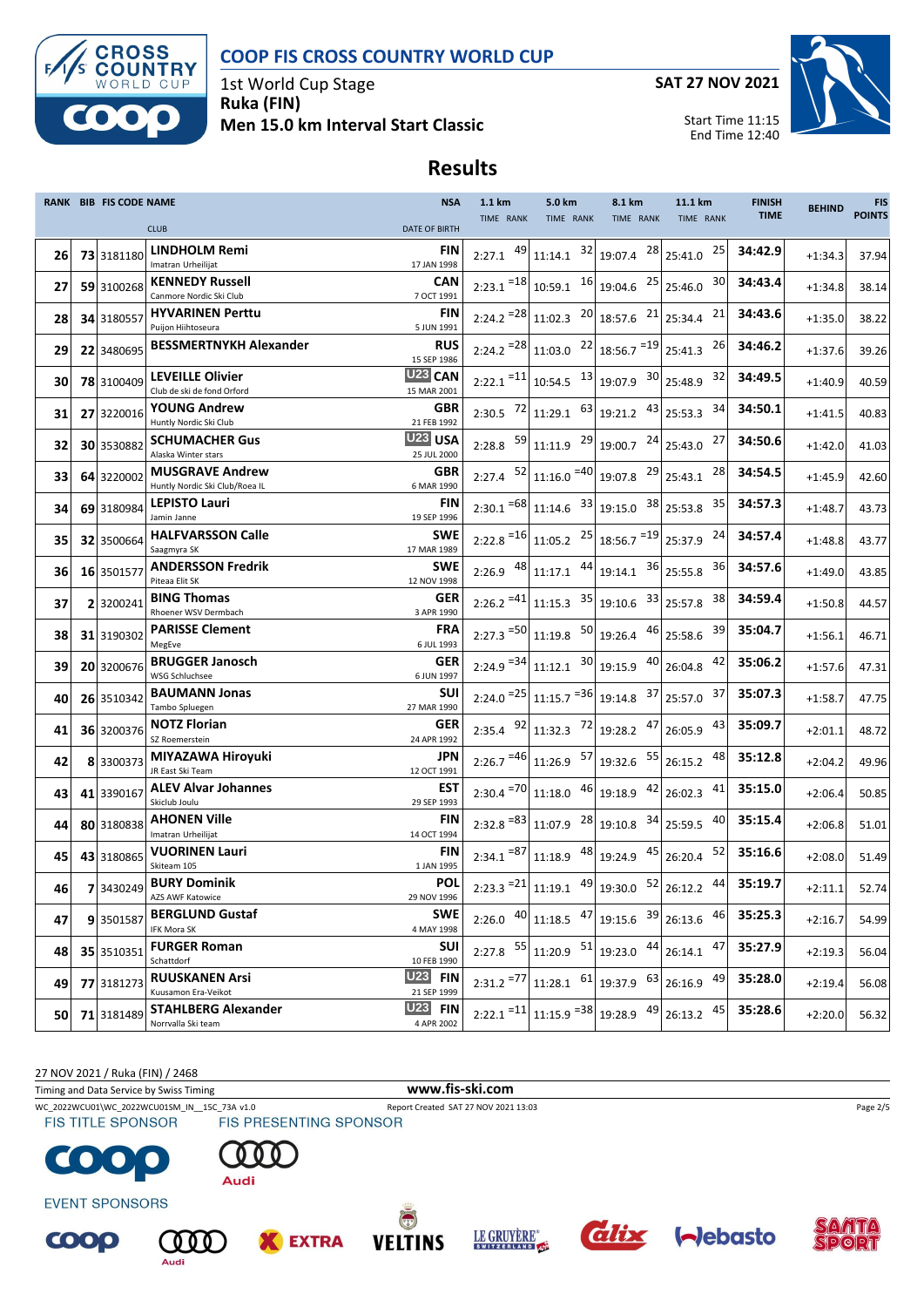



1st World Cup Stage **Ruka (FIN) Men 15.0 km Interval Start Classic** **SAT 27 NOV 2021**

Start Time 11:15



## **Results**

|    |    | <b>RANK BIB FIS CODE NAME</b> |                                                                       | <b>NSA</b>                         | 1.1 km        | 5.0 km                                                                                                                                                                                    | 8.1 km    | 11.1 km                                                        | <b>FINISH</b> | <b>BEHIND</b> | <b>FIS</b>    |
|----|----|-------------------------------|-----------------------------------------------------------------------|------------------------------------|---------------|-------------------------------------------------------------------------------------------------------------------------------------------------------------------------------------------|-----------|----------------------------------------------------------------|---------------|---------------|---------------|
|    |    |                               | <b>CLUB</b>                                                           | <b>DATE OF BIRTH</b>               | TIME RANK     | TIME RANK                                                                                                                                                                                 | TIME RANK | TIME RANK                                                      | <b>TIME</b>   |               | <b>POINTS</b> |
| 51 |    | 11 3530496                    | <b>NORRIS David</b><br>Alaska Pacific University Nordic Ski Center    | <b>USA</b><br>12 DEC 1990          |               | $2:30.4$ <sup>=70</sup> 11:16.9 $43$ 19:28.6                                                                                                                                              | 48        | 50<br>26:18.1                                                  | 35:29.4       | $+2:20.8$     | 56.64         |
| 52 |    | 15 3501555                    | <b>ROSJOE Eric</b><br>IFK Mora SK                                     | <b>SWE</b><br>11 OCT 1998          |               | $2:23.3$ <sup>=21</sup> 11:17.9 $45$ 19:29.2                                                                                                                                              | 50        | 54<br>26:23.8                                                  | 35:31.3       | $+2:22.7$     | 57.41         |
| 53 |    | 24 3510479                    | <b>RUEESCH Jason</b><br>Davos                                         | <b>SUI</b><br>16 MAY 1994          |               | $2:24.6$ <sup>=30</sup> 11:25.9 $56$ 19:30.1                                                                                                                                              |           | $53$ 26:19.2<br>51                                             | 35:34.2       | $+2:25.6$     | 58.57         |
| 54 |    | 25 1345875                    | <b>GAILLARD Jean Marc</b><br>S.C DES DOUANES HTE SAVOIE               | <b>FRA</b><br>7 OCT 1980           |               | $2:25.8$ <sup>=37</sup> 11:32.9 <sup>=75</sup> 19:39.4 <sup>65</sup> 26:25.9                                                                                                              |           | 57                                                             | 35:34.9       | $+2:26.3$     | 58.86         |
| 55 |    | 55 3530998                    | <b>McMULLEN Zanden</b><br>Alaska Pacific University Nordic Ski Center | U <sub>23</sub> USA<br>31 MAY 2001 |               | $2:29.4$ <sup>=63</sup> 11:16.3 <sup>42</sup> 19:29.4                                                                                                                                     | 51        | 53<br>26:22.0                                                  | 35:38.3       | $+2:29.7$     | 60.22         |
| 56 |    | 49 3150637                    | <b>PECHOUSEK Jan</b><br>Fenix Ski team jesenik                        | <b>CZE</b><br>4 APR 1997           |               | 2:34.5 $91$ 11:30.8 = 69 19:42.8 67                                                                                                                                                       |           | 64<br>26:38.1                                                  | 35:41.4       | $+2:32.8$     | 61.47         |
| 57 |    | 23 3300494                    | <b>BABA Naoto</b><br>Nakano Construction Ski Club                     | JPN<br>20 JUL 1996                 |               | 2:25.7 $36 \mid 11:32.9 = 75 \mid 19:37.7$ 61                                                                                                                                             |           | 56<br>26:25.3                                                  | 35:41.7       | $+2:33.1$     | 61.59         |
| 58 | 91 | 3560101                       | <b>SIMENC Miha</b><br><b>TSK Logatec</b>                              | <b>SLO</b><br>21 DEC 1995          | $2:29.9$ 67   | $11:24.3$ $52$ 19:31.7                                                                                                                                                                    | 54        | 55<br>26:25.1                                                  | 35:45.9       | $+2:37.3$     | 63.28         |
| 59 |    | 10 3510361                    | <b>PRALONG Candide</b><br>Val Ferret                                  | SUI<br>24 SEP 1990                 |               | 2:29.1 $\begin{bmatrix} 61 \\ 11 \end{bmatrix}$ 11:27.4 $\begin{bmatrix} 58 \\ 19 \end{bmatrix}$ 19:34.6 $\begin{bmatrix} 59 \\ 26 \end{bmatrix}$ 26:33.2                                 |           | 60                                                             | 35:50.0       | $+2:41.4$     | 64.93         |
| 60 |    | 45 3530911                    | JAGER Luke<br>Alaska Pacific University Nordic Sk                     | <b>U23 USA</b><br>17 JAN 2000      | $2:33.3$ 85   | $11:30.6$ $68$ 19:41.6                                                                                                                                                                    |           | 66 26:29.8<br>58                                               | 35:51.0       | $+2:42.4$     | 65.33         |
| 61 |    | 51 3180990                    | <b>HAARALA Juuso</b><br>Pohti Skiteam                                 | FIN<br>22 SEP 1996                 |               | 2:30.8 $^{75}$ 11:27.5 $^{60}$ 19:37.8 $^{62}$ 26:37.0                                                                                                                                    |           | 63                                                             | 35:53.4       | $+2:44.8$     | 66.30         |
| 62 |    | 47 3530902                    | <b>OGDEN Ben</b><br>University of Vermont Ski Team                    | U23 USA<br>13 FEB 2000             | 2:31.5 79     | 11:35.0 81 19:57.2 77                                                                                                                                                                     |           | 75<br>26:54.6                                                  | 35:55.2       | $+2:46.6$     | 67.02         |
| 63 |    | 82 3190323                    | <b>CHANAVAT Lucas</b><br>Le Grand Bornand                             | <b>FRA</b><br>17 DEC 1994          |               | 2:28.6 $\begin{array}{ c c c c c c } \hline 58 & 11:29.3 & 64 & 19:36.1 \hline \end{array}$                                                                                               | 60        | 61<br>26:33.5                                                  | 35:55.3       | $+2:46.7$     | 67.06         |
| 64 |    | 88 3180870                    | <b>MAKELA Juuso</b><br>Pohti Skiteam                                  | FIN<br>21 MAR 1994                 |               | 2:31.7 $\left  \begin{array}{cc} 80 \\ 11 \cdot 25.8 \end{array} \right $ 55 19:34.2                                                                                                      |           | 58 26:32.5<br>59                                               | 36:00.2       | $+2:51.6$     | 69.03         |
| 65 |    | 53 3390240                    | <b>HIMMA Martin</b><br>Karupesa Team                                  | U23<br><b>EST</b><br>30 AUG 1999   |               | 2:28.3 $\begin{array}{ c c c c c } \hline 57 & 11:34.0 & 77 & 19:46.2 \hline \end{array}$                                                                                                 |           | 68 26:48.4<br>69                                               | 36:01.2       | $+2:52.6$     | 69.44         |
| 66 |    | 63 3550147                    | <b>VIGANTS Raimo</b><br>Madona                                        | <b>U23 LAT</b><br>25 FEB 1999      |               | $2:27.3$ <sup>=50</sup> 11:32.7 <sup>=73</sup> 19:47.8 <sup>69</sup>                                                                                                                      |           | 67<br>26:45.4                                                  | 36:01.8       | $+2:53.2$     | 69.68         |
| 67 |    | 13 3530860                    | <b>WONDERS Hunter</b><br>Alaska Pacific University Nordic Ski Center  | USA<br>7 AUG 1998                  | $2:24.8$ 33   | $11:25.6$ $54$ 19:39.0 $64$                                                                                                                                                               |           | 62<br>26:35.7                                                  | 36:02.0       | $+2:53.4$     | 69.76         |
| 68 |    | 17 3270010                    | <b>MALONEY WESTGAARD Thomas</b>                                       | <b>IRL</b><br>10 OCT 1995          |               | 2:32.1 $81$ 11:34.2 $79$ 19:52.2                                                                                                                                                          |           | 75 26:52.3<br>70                                               | 36:07.0       | $+2:58.4$     | 71.77         |
| 69 |    | 85 3390188                    | <b>KORGE Kaarel Kasper</b><br><b>RR Skiclub</b>                       | EST<br>30 OCT 1996                 |               | 2:30.7 $^{74}$ 11:34.0 $^{77}$ 20:00.5                                                                                                                                                    |           | $80$ <sub>26:55.3</sub><br>76                                  | 36:08.2       | $+2:59.6$     | 72.25         |
| 70 |    | 14 3290504                    | <b>VENTURA Paolo</b><br>C.S. ESERCITO                                 | <b>ITA</b><br>1 APR 1996           |               | 2:26.6 $45 \begin{bmatrix} 45 \\ 11:29.7 \end{bmatrix}$ $66 \begin{bmatrix} 19:51.0 \end{bmatrix}$ $71 \begin{bmatrix} 1 \end{bmatrix}$                                                   |           | 74<br>26:54.0                                                  | 36:12.3       | $+3:03.7$     | 73.90         |
| 71 |    | 90 3660055                    | <b>VORANAU Aliaksandr</b>                                             | BLR<br>15 MAR 1990                 |               |                                                                                                                                                                                           |           | 2:30.1 $^{-68}$ 11:30.8 $^{-69}$ 19:51.7 $72$ 26:52.7 $^{-71}$ | 36:12.5       | $+3:03.9$     | 73.98         |
| 72 |    | 94 3482631                    | <b>KAZARINOV Egor</b>                                                 | <b>BLR</b><br>26 JAN 1997          |               | 2:33.6 $86 \begin{bmatrix} 11.47.3 & 87 \end{bmatrix}$ 20:06.7 $84 \begin{bmatrix} 27.00.3 \end{bmatrix}$                                                                                 |           | 78                                                             | 36:13.7       | $+3:05.1$     | 74.46         |
| 73 |    | 21 3510534                    | <b>KLEE Beda</b><br>Speer Ebnat-Kappel                                | SUI<br>16 JUN 1996                 | $2:31.2 = 77$ | 11:34.3 $80$ 19:56.5 $76$ 26:45.1                                                                                                                                                         |           | 66                                                             | 36:16.3       | $+3:07.7$     | 75.51         |
| 74 |    | 46 3421779                    | <b>KRUEGER Simen Hegstad</b><br>Lyn Ski                               | <b>NOR</b><br>13 MAR 1993          | $2:24.1$ 27   | $11:15.9$ <sup>=38</sup> 19:33.2 57 26:42.6 65                                                                                                                                            |           |                                                                | 36:22.1       | $+3:13.5$     | 77.84         |
| 75 |    | 65 3250038                    | <b>EINARSSON Snorri Eythor</b><br>Ullur                               | <b>ISL</b><br>21 FEB 1986          |               | 2:29.3 $\begin{bmatrix} 62 \\ 11.30.2 \end{bmatrix}$ $\begin{bmatrix} 67 \\ 19.51.9 \end{bmatrix}$ $\begin{bmatrix} 73 \\ 26.53.2 \end{bmatrix}$ $\begin{bmatrix} 73 \\ 73 \end{bmatrix}$ |           |                                                                | 36:22.7       | $+3:14.1$     | 78.09         |

27 NOV 2021 / Ruka (FIN) / 2468

Timing and Data Service by Swiss Timing **www.fis-ski.com**



WC\_2022WCU01\WC\_2022WCU01SM\_IN\_\_15C\_73A v1.0 Report Created SAT 27 NOV 2021 13:03 Page 3/5<br>
FIS TITLE SPONSOR FIS PRESENTING SPONSOR



Audi





**EXTRA** 



**EVENT SPONSORS** 

G









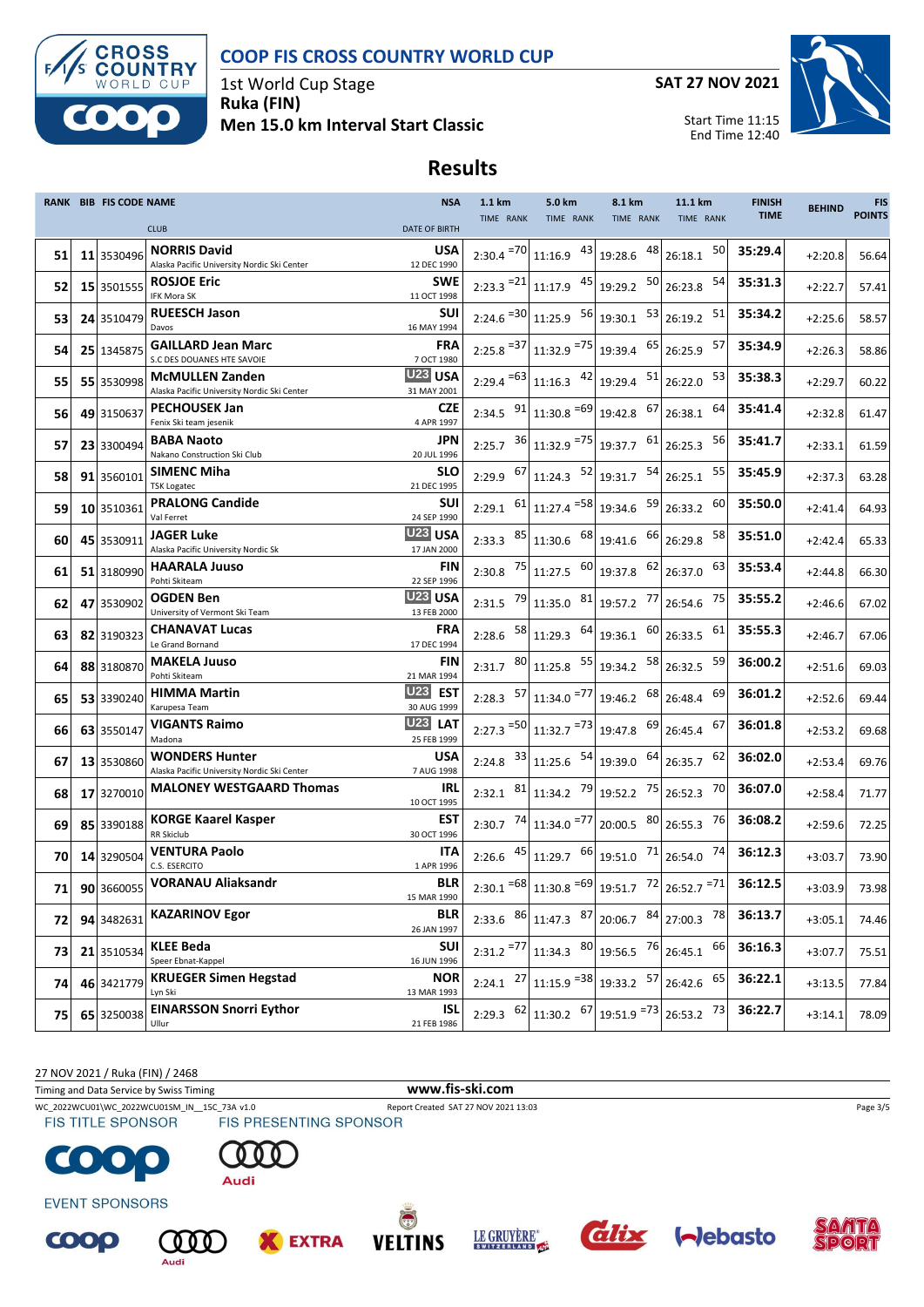

**Results**



1st World Cup Stage **Ruka (FIN) Men 15.0 km Interval Start Classic**



Start Time 11:15

End Time 12:40



|                      |                                                        | <b>RANK BIB FIS CODE NAME</b> |                                                                            | <b>NSA</b>                                       | 1.1 km                  | 5.0 km                                                                                   | 8.1 km                                                                                                    | 11.1 km                       | <b>FINISH</b> | <b>BEHIND</b> | <b>FIS</b>    |  |  |
|----------------------|--------------------------------------------------------|-------------------------------|----------------------------------------------------------------------------|--------------------------------------------------|-------------------------|------------------------------------------------------------------------------------------|-----------------------------------------------------------------------------------------------------------|-------------------------------|---------------|---------------|---------------|--|--|
|                      |                                                        |                               | <b>CLUB</b>                                                                | <b>DATE OF BIRTH</b>                             | TIME RANK               | TIME RANK                                                                                | TIME RANK                                                                                                 | TIME RANK                     | <b>TIME</b>   |               | <b>POINTS</b> |  |  |
| 76                   |                                                        | 67 3300458                    | <b>TANAKA Masato</b><br>Waseda University                                  | JPN<br>25 APR 1995                               |                         |                                                                                          | $2:34.1$ <sup>=87</sup> 11:36.2 $83$ 19:59.9 $79$ 27:01.4                                                 | 79                            | 36:25.2       | $+3:16.6$     | 79.09         |  |  |
| 77                   |                                                        | 3 3150509                     | <b>KNOP Petr</b><br>Dukla Liberec                                          | <b>CZE</b><br>12 MAY 1994                        |                         |                                                                                          | $2:29.8$ = 65 11:40.7 $\left.84\right $ 19:51.9 = 73 26:52.7 = 71                                         |                               | 36:26.7       | $+3:18.1$     | 79.69         |  |  |
| 78                   |                                                        | 1 3500755                     | <b>JONSSON Fredrik</b>                                                     | <b>SWE</b>                                       | $2:25.8$ <sup>=37</sup> |                                                                                          | 11:28.5 $\begin{array}{ c c c c c c c c } \hline 62 & 19:49.3 & 70 & 26:55.5 \hline \end{array}$          | 77                            | 36:32.5       | $+3:23.9$     | 82.03         |  |  |
| 79                   |                                                        | 57 3670022                    | Hudiksvalls IF<br><b>VELICHKO Yevgeniy</b>                                 | 20 JUL 1990<br>KAZ                               |                         |                                                                                          | $2:26.7$ = 46 11:15.7 = 36 19:32.8 56 26:47.5                                                             | 68                            | 36:33.8       | $+3:25.2$     | 82.55         |  |  |
| 80                   |                                                        | 75 3670080                    | <b>LYUFT Ivan</b>                                                          | 2 APR 1987<br><b>KAZ</b>                         |                         |                                                                                          | $2:26.2$ <sup>=41</sup> 11:32.7 <sup>=73</sup> 20:01.3 <sup>81</sup> 27:14.1                              | 82                            | 36:39.6       | $+3:31.0$     | 84.88         |  |  |
| 81                   |                                                        | 84 3390169                    | <b>KILP Marko</b>                                                          | 30 JUN 1998<br><b>EST</b>                        |                         |                                                                                          |                                                                                                           | 81                            | 36:46.9       | $+3:38.3$     | 87.82         |  |  |
|                      |                                                        |                               | Voru Skiclub<br><b>MIKAYELYAN Mikayel</b>                                  | 1 NOV 1993<br>U <sub>23</sub> ARM                |                         |                                                                                          |                                                                                                           | 80                            | 36:53.2       |               |               |  |  |
| 82                   |                                                        | 74 3740072                    | Ashocq Cross-country school                                                | 10 JUL 1999                                      |                         |                                                                                          |                                                                                                           |                               |               | $+3:44.6$     | 90.36         |  |  |
| 83                   |                                                        | 83 3700049                    | <b>MLYNAR Peter</b><br>SKP Vysoke Tatry                                    | <b>SVK</b><br>1 MAR 1988                         | 2:27.6                  | $\begin{array}{ c c c c c c } \hline 53 & 11:31.8 & 71 & 20:05.6 \hline \end{array}$     |                                                                                                           | 83 27:17.0<br>83              | 36:59.7       | $+3:51.1$     | 92.97         |  |  |
| 84                   |                                                        | 92 3430257                    | <b>SKOWRON Michal</b><br><b>KS AZS AWF Katowice</b>                        | <b>POL</b><br>5 SEP 1998                         |                         |                                                                                          |                                                                                                           | 84                            | 37:13.0       | $+4:04.4$     | 98.32         |  |  |
| 85                   |                                                        | 72 3430276                    | <b>HARATYK Mateusz</b><br>Nks Troiwies beskidzka                           | <b>POL</b><br>27 MAY 1998                        | 2:30.9                  | $76$ 11:45.1 $86$ 20:24.4                                                                |                                                                                                           | $87$ 27:33.1<br>86            | 37:15.0       | $+4:06.4$     | 99.13         |  |  |
| 86                   |                                                        | 89 3550114                    | <b>BIKSE Indulis</b><br><b>IB SKI TEAM</b>                                 | <b>LAT</b><br>15 SEP 1995                        |                         |                                                                                          | $2:32.8$ <sup>=83</sup> 11:56.7 90 20:22.9 86 27:32.6                                                     | 85                            | 37:22.6       | $+4:14.0$     | 102.18        |  |  |
| 87                   |                                                        | 81 3690074                    | <b>KRASOVSKYI Oleksii</b>                                                  | <b>UKR</b><br>30 MAR 1994                        | $2:28.2$ 56             |                                                                                          | $\begin{vmatrix} 11:51.2 & 89 \\ 20:32.3 & 88 \\ 27:46.4 & 11 \end{vmatrix}$                              | 87                            | 37:32.9       | $+4:24.3$     | 106.33        |  |  |
| 88                   |                                                        | 86 3740023                    | <b>POGHOSYAN Tadevos</b><br>Ashocq Cross-Country School                    | <b>ARM</b><br>16 JAN 1993                        | 89<br>2:34.2            | $11:58.9$ $92$ 20:49.3                                                                   |                                                                                                           | 90 28:14.9<br>88              | 38:16.0       | $+5:07.4$     | 123.66        |  |  |
| 89                   |                                                        | 76 3690030                    | PEREKHODA Ruslan                                                           | UKR                                              |                         |                                                                                          | 2:34.4 $90 \begin{bmatrix} 11.57.4 & 91 \end{bmatrix}$ 20:51.6 $91 \begin{bmatrix} 28.21.7 \end{bmatrix}$ | 89                            | 38:19.0       | $+5:10.4$     | 124.87        |  |  |
| 90                   |                                                        | 87 3690117                    | <b>DRAHUN Dmytro</b>                                                       | 18 JUL 1987<br><b>UKR</b>                        |                         |                                                                                          | 2:28.9 $^{60}$ 11:47.6 $^{88}$ 20:47.6 $^{89}$ 28:24.4                                                    | 90                            | 38:20.2       | $+5:11.6$     | 125.35        |  |  |
| 91                   |                                                        | 93 3380050                    | <b>SKENDER Marko</b><br><b>TSK Ravnogorac</b>                              | 30 DEC 1997<br>U <sub>23</sub> CRO<br>9 JUL 2001 | $2:32.3$ 82             | $12:30.5$ $93$ 21:42.1                                                                   |                                                                                                           | $92$ 29:08.3<br>91            | 38:55.0       | $+5:46.4$     | 139.35        |  |  |
|                      |                                                        |                               |                                                                            |                                                  |                         |                                                                                          |                                                                                                           |                               |               |               |               |  |  |
|                      |                                                        | Did Not Finished (DNF)        |                                                                            |                                                  |                         |                                                                                          |                                                                                                           |                               |               |               |               |  |  |
|                      |                                                        |                               | 29 3180508 HAKOLA Ristomatti<br>Jamin Janne                                | <b>FIN</b><br>15 APR 1991                        |                         | 2:23.4 23 11:06.5 27 18:46.1 15                                                          |                                                                                                           |                               |               |               |               |  |  |
|                      |                                                        | 79 3150549                    | <b>SELLER Ludek</b><br>SPORT CLUB PLZEN                                    | <b>CZE</b><br>11 JUL 1995                        |                         | 2:26.4 44 11:42.0 85                                                                     |                                                                                                           |                               |               |               |               |  |  |
|                      |                                                        | Did Not Start (DNS)           |                                                                            |                                                  |                         |                                                                                          |                                                                                                           |                               |               |               |               |  |  |
|                      |                                                        | 6 3180861                     | <b>MAKI Joni</b>                                                           | <b>FIN</b>                                       |                         |                                                                                          |                                                                                                           |                               |               |               |               |  |  |
|                      |                                                        |                               | Pohti Skiteam                                                              | 24 JAN 1995                                      |                         |                                                                                          |                                                                                                           |                               |               |               |               |  |  |
| <b>Jury Decision</b> |                                                        |                               |                                                                            |                                                  |                         |                                                                                          |                                                                                                           |                               |               |               |               |  |  |
|                      |                                                        |                               | Verbal warning - Classical technique infraction                            |                                                  |                         |                                                                                          |                                                                                                           |                               |               |               |               |  |  |
|                      |                                                        |                               | <b>BOEGL Lucas</b><br>YAKIMUSHKIN Ivan                                     | GER                                              |                         |                                                                                          | ICR 343.8 - Classical technique infraction                                                                |                               |               |               |               |  |  |
|                      | <b>RUS</b><br><b>BOLSHUNOV Alexander</b><br><b>RUS</b> |                               |                                                                            |                                                  |                         | ICR 343.8 - Classical technique infraction<br>ICR 343.8 - Classical technique infraction |                                                                                                           |                               |               |               |               |  |  |
|                      | LINDHOLM Remi<br><b>FIN</b>                            |                               |                                                                            |                                                  |                         | ICR 343.8 - Classical technique infraction                                               |                                                                                                           |                               |               |               |               |  |  |
|                      |                                                        |                               |                                                                            |                                                  |                         |                                                                                          |                                                                                                           |                               |               |               |               |  |  |
|                      |                                                        |                               | 27 NOV 2021 / Ruka (FIN) / 2468<br>Timing and Data Service by Swiss Timing | www.fis-ski.com                                  |                         |                                                                                          |                                                                                                           |                               |               |               |               |  |  |
|                      |                                                        |                               | WC_2022WCU01\WC_2022WCU01SM_IN__15C_73A v1.0                               | Report Created SAT 27 NOV 2021 13:03             |                         |                                                                                          |                                                                                                           |                               |               |               | Page 4/5      |  |  |
|                      |                                                        | <b>FIS TITLE SPONSOR</b>      | FIS PRESENTING SPONSOR                                                     |                                                  |                         |                                                                                          |                                                                                                           |                               |               |               |               |  |  |
| <b>CO</b>            |                                                        |                               |                                                                            |                                                  |                         |                                                                                          |                                                                                                           |                               |               |               |               |  |  |
|                      |                                                        |                               | Audi                                                                       |                                                  |                         |                                                                                          |                                                                                                           |                               |               |               |               |  |  |
|                      |                                                        | <b>EVENT SPONSORS</b>         |                                                                            |                                                  |                         |                                                                                          |                                                                                                           |                               |               |               |               |  |  |
| <b>COOO</b>          |                                                        |                               | <b>X</b> EXTRA<br>(000)                                                    | <b>VELTINS</b>                                   | LE GRUYÈRE®             |                                                                                          |                                                                                                           | <b><i>alix</i> I</b> ~lebasto |               |               |               |  |  |





**X** EXTRA